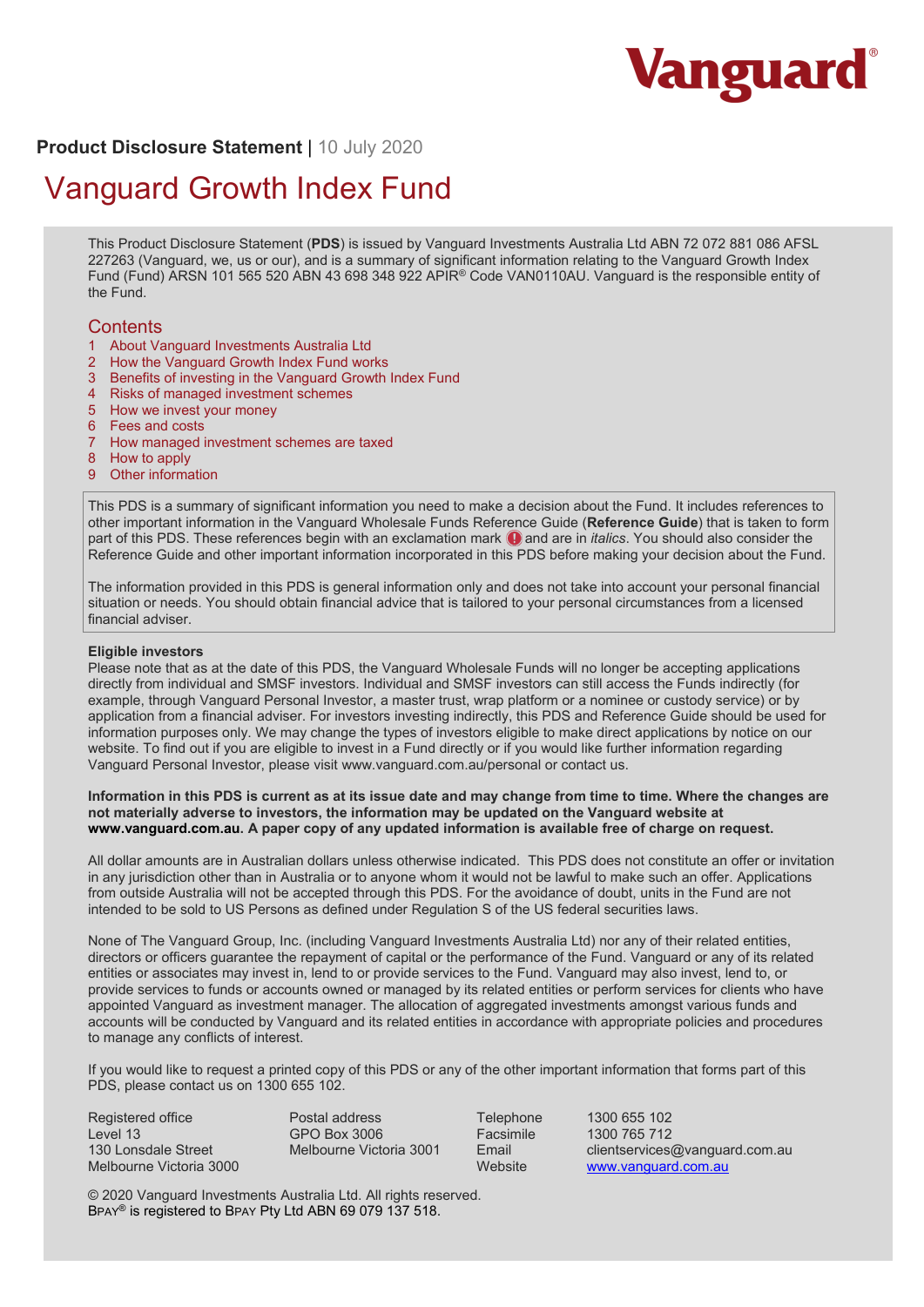# 1. About Vanguard Investments Australia Ltd

Vanguard Investments Australia Ltd ("Vanguard") is a wholly owned subsidiary of The Vanguard Group, Inc. The Vanguard Group, Inc. is one of the world's largest global investment management companies, with more than AUD \$8.6 trillion in assets under management as of 31 March 2020. In Australia, Vanguard has been serving financial advisers, retail clients and institutional investors for more than 20 years.

Vanguard is the responsible entity of the Fund. As responsible entity, Vanguard is solely responsible for the management and administration of the Fund. Vanguard is also the investment manager for the Fund and has appointed other entities within the Vanguard group of companies to provide investment management related services to the Fund (and/or underlying funds). Investors will be notified of any future change in the investment manager of the Fund and this PDS will be updated accordingly.

The Fund holds units in other Vanguard funds (underlying funds) and is not expected to hold other securities in its own right. As such, the Fund operates without a separate custodian. The assets of the Fund are held by Vanguard as the responsible entity on trust for investors.

# 2. How the Vanguard Growth Index Fund works

The Fund is a registered managed investment scheme. When you contribute money to a registered managed investment scheme, your money is pooled together with other people's money. Vanguard invests that money and manages the assets of the Fund on behalf of all scheme members. The Australian Securities & Investments Commission (ASIC) has a website www.moneysmart.gov.au that has more information about managed investment schemes.

The Fund is divided into units. As an investor, you acquire units in the Fund. A unit represents a beneficial interest in the assets of the Fund as a whole (but not to any particular asset). Under the Fund's constitution, Vanguard is permitted to establish different classes of units.

This PDS relates only to the wholesale class of units of the Fund.

## Unit prices

The value of a unit is determined by dividing the net asset value for the Fund (total assets less total liabilities) by the number of units on issue in that Fund at the time of valuation.

Units are usually valued daily, except on public holidays, if the market is closed or the Fund is suspended. The value of units will change from time to time as the market value of the assets in the Fund rises or falls. The price you pay when contributing to the Fund (buying units) or receive when withdrawing from the Fund (selling units) is calculated as follows:

- Buy price = net asset value per unit plus the buy spread
- Sell price = net asset value per unit minus the sell spread

The buy/sell spread for the Fund is Vanguard's reasonable estimate of the transaction costs that the Fund may incur to buy and sell assets when investing contributions and funding withdrawals. The buy/sell spreads are paid to the Fund to meet these expenses and are not received by Vanguard. Please refer to section 6. "Fees and costs" for any buy/sell spreads applicable to the Fund. For information on unit prices visit our website or contact Client Services on 1300 655 102.

#### Applications and withdrawals

Investors can acquire wholesale class units by completing the relevant application process. Subject to the minimum requirements in the table below and other applicable terms and conditions, you can increase your investment at any time by buying more units or decrease your investment by withdrawing or transferring some of your units.

| Initial investment    | \$500.000 <sup>A</sup> |
|-----------------------|------------------------|
| Additional investment | \$5.000                |
| Withdrawal            | \$1,000                |
| Transfer              | \$500.000 <sup>B</sup> |
| Account balance       | Nil <sup>c</sup>       |

 $\overline{A}$  Vanguard may accept a lesser amount at its discretion.

B Vanguard may allow you to transfer your units in the Fund to another person in Australia.

<sup>C</sup> Vanguard may impose a minimum account balance in the future.

In most circumstances, Vanguard permits investments via BPAY®.

Investors can request the withdrawal of all or part of their investment in the Fund by providing us with a withdrawal request. Withdrawals from the Fund are normally paid within three business days, however the constitution for the Fund allows withdrawal proceeds to be paid within a longer period. In some circumstances, including where there is a closure of a relevant market or exchange, a freeze on or suspension of withdrawals or during the first ten business days of July each year due to end of financial year activities for the Fund, members may not be able to withdraw their funds within the usual period upon request.

#### Fund distributions

Distributions may include income earned by the Fund or any other amounts that Vanguard considers appropriate for distribution. As at the date of this PDS, Vanguard intends for the distributions made by the Fund to be based on the taxable income earned by the Fund for each year. The income of the Fund will generally include income earned on holding and disposing of the assets of the Fund.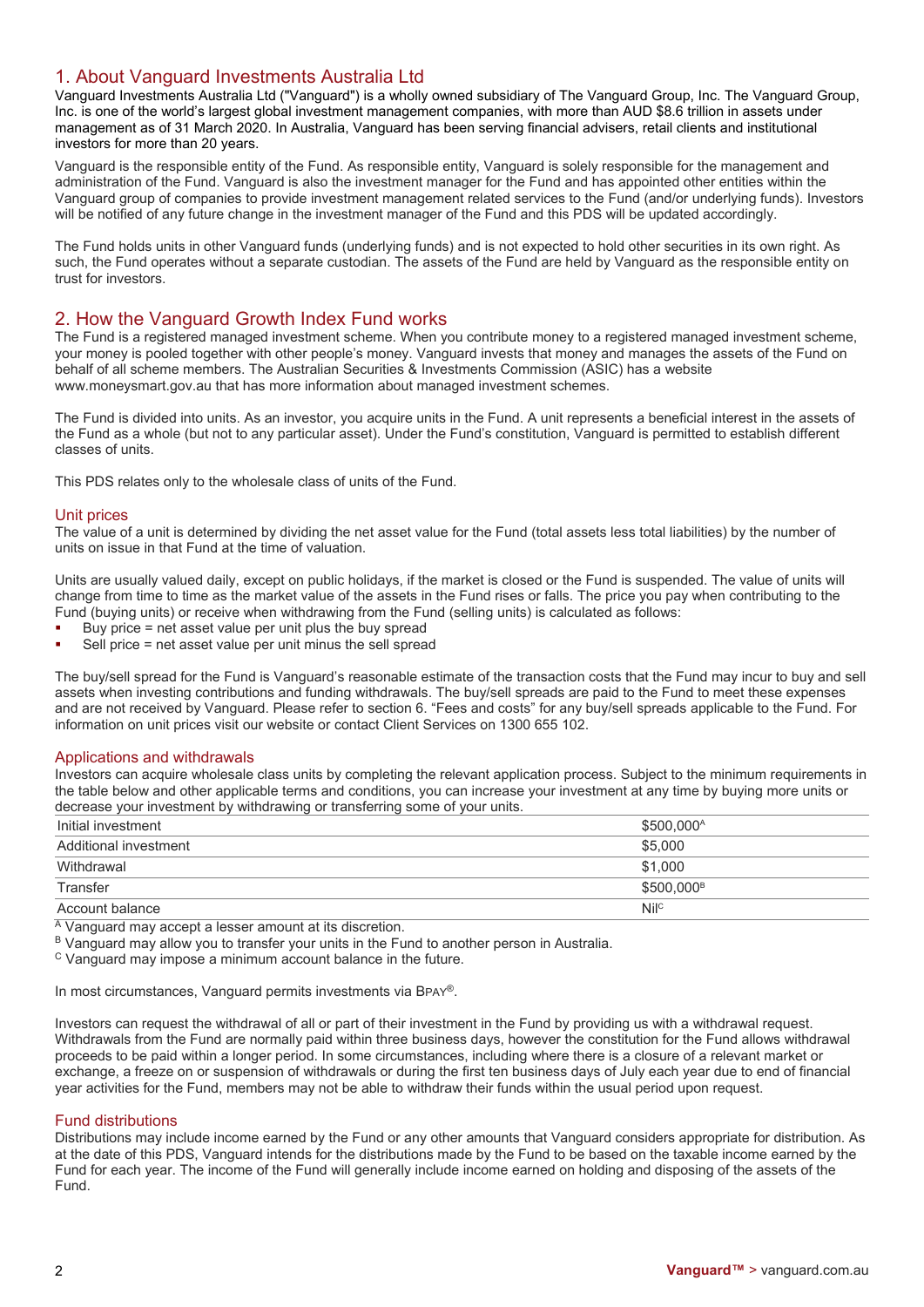Where the Fund is an AMIT (see further "Taxation" section below), as distributions for each period may be based on estimates or exclude certain types of income, the amount distributed may differ to the income attributed to investors for tax purposes. Any income of the Fund that is not distributed for the period will either be held back for distribution in a later period in the same financial year, or accumulated in the Fund. Vanguard may from time to time, review its approach to distributions and elect to distribute on an alternative basis.

Distributions will generally be made on a quarterly basis, however Vanguard may elect to distribute at other times. Distributions will normally be paid within 10 business days following the end of the distribution period. The amount of distributions will vary from period to period and there may be periods in which no distribution is made. If this should occur, details will be available on our website. Distributions are calculated on a per unit basis and will be paid to investors based on the number and class of units held as at the end of the distribution period.

You can choose to have your distributions:

- reinvested in additional units; or
- paid directly to a nominated Australian bank account.

If you do not make a choice, distributions will be automatically reinvested in additional units in the Fund. Where your distribution is reinvested, the units you receive will be issued to you without a buy spread being added to the price you pay for those units. Vanguard reserves the right to reinvest any distributions following the death of the investor even if the investor's representative requests the distributions to be credited to an Australian bank account.

You may change your choice for distribution payments by completing a Change of Details Form located on our website. To ensure that the change to your distribution payments is effective for an upcoming distribution period, you should submit a Change of Details Form to Vanguard at least 5 business days before the end of that distribution period.

*You should read the important information about applications, withdrawals (including BPAY® and transfers) and unit pricing in the Reference Guide before making a decision. Go to sections "Applications", "Withdrawals" and "Unit pricing" of the Reference Guide located at www.vanguard.com.au/offerdocuments. The material relating to applications, withdrawals and unit pricing in the Reference Guide may change between the time when you read this PDS and the day when you acquire the product.*

#### Indirect investors

You may invest in the Fund offered in this PDS indirectly (for example, through a master trust, wrap platform or a nominee or a custody service). If you invest in this manner certain information in this PDS may not be relevant to you such as: applications and withdrawals, Fund distributions, investor communication, fees and costs, how to open an account and cooling off rights. You should consult the offer document or client agreement through which you have invested.

# 3. Benefits of investing in the Vanguard Growth Index Fund

The significant features and benefits of investing in the Fund include:

- Competitive long-term performance Vanguard's investment approach provides investors with an efficient way to capture longterm market performance.
- Diversification The Fund provides exposure to a diversified portfolio of securities, which means the Fund is less exposed to the performance fluctuations of individual securities. This moderates the volatility of the portfolio and 'smooths out' investment returns over time. The Fund provides exposure to a wide selection of available securities in the relevant index, generally holding significantly more securities than most active funds with the same benchmark. From time to time, however, the number of securities in a given index may reduce due to factors such as index rebalancing.
- Tax efficiency Vanguard's buy and hold strategy means that securities are generally held within a portfolio over a long period of time. If certain securities are held for more than 12 months, any capital gain (if applicable) on the disposal of those securities may be reduced under the capital gains tax discount rules - a tax efficient outcome for eligible investors.
- Low cost investing The Fund has low ongoing fees as we strive to minimise the costs of managing and operating the Fund. The Fund typically has low portfolio turnover resulting in low trading costs such as brokerage and other transaction costs.

The significant features and benefits of investing with Vanguard include:

- Stability and experience The Vanguard Group, Inc. established the world's first index mutual fund for individual investors in 1976 and has been a leader in low cost index investing ever since. In Australia, Vanguard leverages the scale, experience and resources of our established global business. Investing in the Fund allows you to access the knowledge and skill of Vanguard as a specialist investment manager.
- Client focus The Vanguard Group, Inc. was founded on a simple but revolutionary idea that an investment company should manage the funds it offers in the sole interest of its clients. From rigorous risk management to transparent pricing to plain talk communications, we put our clients' interest first.
- Low costs Investors can't control the markets, but they can control the costs of investing. Providing low cost investments isn't a pricing strategy for us. It's how we do business. Vanguard's scale also helps to keep costs low.

## 4. Risks of managed investment schemes

All investments carry risk. It is important to keep in mind one of the principles of investing: the highest long-term returns may also carry the highest level of short-term risk. Different investment strategies carry different levels of risk, depending on the assets that make up the investment strategy.

It is important to understand that the value of the investments may go up and down, investment returns are not guaranteed and investors may lose some of their money. The level of returns may vary and future returns may differ from past returns. Laws affecting registered managed investment schemes may change in the future. The appropriate level of risk for each person depends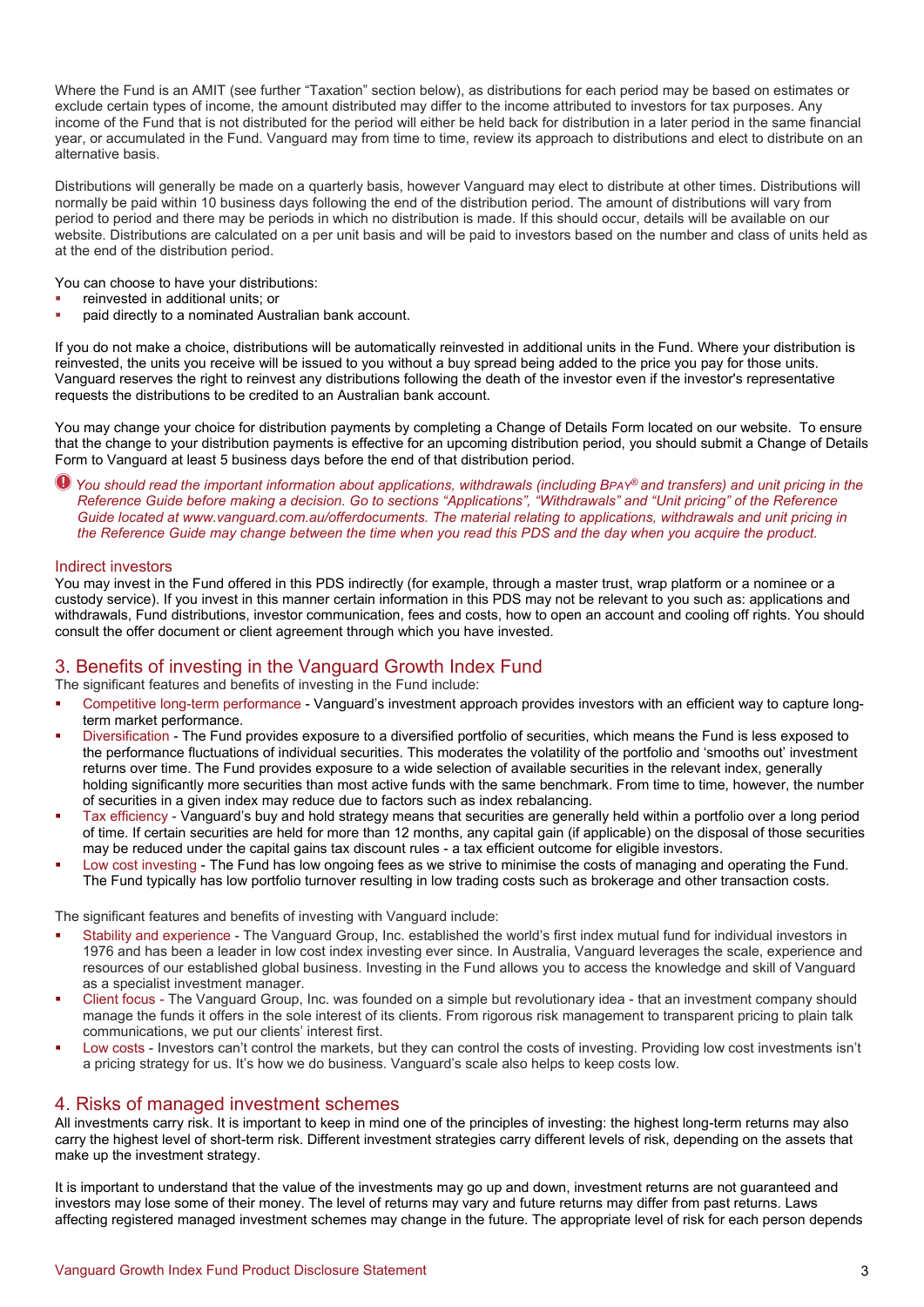on a range of factors, including age, investment time frame, where other parts of the investor's wealth are invested and the investor's risk tolerance.

# Significant risks of investing in the Fund

There is no guarantee that the value of your initial investment will be maintained. In other words, the value of your investment may rise or fall. Significant investment risks include:

- Market risk Market risk is the possibility that market returns will overall decline. Financial markets tend to move in cycles, with periods of rising prices and periods of falling prices. It is important to note that the value of your investment can be directly or indirectly impacted and that you may not get back what you invested in the Fund.
- Index inaccuracy risk The index providers of the underlying funds do not generally accept liability for the accuracy or completeness of the index data. There is a risk that an index provider makes errors in the construction of an index which may not be identified and corrected for a period of time. Vanguard does not provide a warranty or guarantee for index provider errors. Therefore, the gains, losses, or costs associated with index provider errors will be borne by the relevant underlying funds and their unitholders including the Fund.
- Security specific risk The prices of securities the Fund invests in, either directly or indirectly (through a holding in another investment vehicle) can rise or fall independently of changes in the broad market. The Fund (and the underlying funds) are generally well protected from security specific risk through diversifying its holdings across a wide selection of available securities in the index.
- Derivative risk A derivative is a contract or financial product that derives its price from one or more underlying assets, reference rates or indexes. Derivatives are generally used as an instrument to gain market exposure or to hedge risk; however they also create exposure to additional risks. These additional risks include the possibility that the value of the derivative may fail to move in line with the underlying asset, the potential lack of liquidity of the derivative, or that the parties to the derivative contract may not be able to meet their obligations. Derivative contracts are not used to leverage the assets of the Fund or underlying funds.
- Credit risk The issuer of fixed interest or debt securities may fail to pay interest and principal in a timely manner, or negative perceptions of the issuer's ability to make such payments may cause the price, and therefore value, of those securities to decline.
- Counterparty risk The risk that the Fund (or its underlying funds) may incur a loss due to the failure of a counterparty to meet their obligations under a contract. The Fund's counterparties may include brokers, clearing houses and other agents. In relation to securities lending, there is a risk that a borrower defaults on its obligations to return securities. This may in turn lead to collateral and liquidity risks if the value of the collateral and/or liquidity of the replacement securities decreases. Vanguard seeks to mitigate the risks of its securities lending program through strict credit monitoring and requiring the provision of highly liquid collateral. See "Securities Lending" in section 5 for more information.
- Regulatory risk There is a risk that the Fund may be adversely impacted by a change in laws and regulations governing a security, sector or financial market, including in relation to tax. Regulatory risk may be higher when investing internationally due to the nature and actions of particular legal systems and/or regimes in effect.
- Fund risk Managed funds, in simple terms, pool the money of many individual investors. Therefore, investing in a managed fund may give rise to different outcomes as compared to investing in the underlying securities directly. As an investor in the fund, your investment returns may be impacted by the applications and withdrawals of other investors, the fees and costs imposed by the fund manager and different tax outcomes related to the tax laws applicable to the Fund. In addition, there is a risk that Vanguard could be replaced as the responsible entity and/or investment manager for the Fund, or the Fund could terminate.
- Manager risk The Fund (or its underlying funds) may fail to meet its investment objective due to Vanguard's (including where relevant, any related entities') investment selection or implementation processes which may cause the Fund to underperform its benchmark or other funds with a similar investment strategy.
- Operational risk There is a risk that Vanguard, or another service provider, will fail to adequately administer or report accurately in relation to the Fund or your investment in the Fund. There is also a risk that circumstances beyond Vanguard's control may prevent it from managing the Fund in accordance with its investment strategy. Such occurrences may include strikes, industrial disputes, fires, war, civil disturbance, terrorist acts, state emergencies and epidemics in Australia or in the countries where the underlying securities are held.
- Currency risk There is the chance that the value of a foreign investment, measured in Australian dollars, will decrease because of unfavourable changes in currency exchange rates. The underlying hedged funds mitigate currency risk by utilising forward foreign exchange contracts to hedge currency exposure. Forward foreign exchange contracts are subject to derivative risk – please refer to 'Derivative Risk' for further information.
- Emerging markets risk Emerging markets are typically considered more volatile than developed markets because, among other factors, emerging markets can have greater custodial and operational risks; less developed legal, regulatory, and accounting systems; and greater political, social, and economic instability than developed markets.
- Distribution risk Forward foreign exchange contracts are used to manage currency risk for the underlying hedged funds. The return of these funds are thus relatively unaffected by currency fluctuations. However, currency hedging involves costs and implementation risks due to the volatility of currency and securities markets, and this volatility may impact distributions from the underlying hedged funds. For example, when the Australian dollar is appreciating relative to other currencies, the gains from currency hedging may result in significant additional income being distributed by the underlying hedged funds (unless, where the fund is an AMIT, Vanguard determines to accumulate this additional income). Conversely, when the Australian dollar is depreciating relative to other currencies, the losses from currency hedging can totally offset other income received by the underlying hedged funds, which may result in no distribution for the period (unless Vanguard determines to make a cash distribution in any event).
- Interest rate risk The value of fixed income securities may fluctuate as a result of changes in market interest rates. Generally, fixed income security values may fall when market interest rates rise. Conversely, when market interest rates fall, fixed income security values may rise. The degree of change varies depending on the term of the securities. Longer term securities are generally more impacted by interest rate risk than short term securities.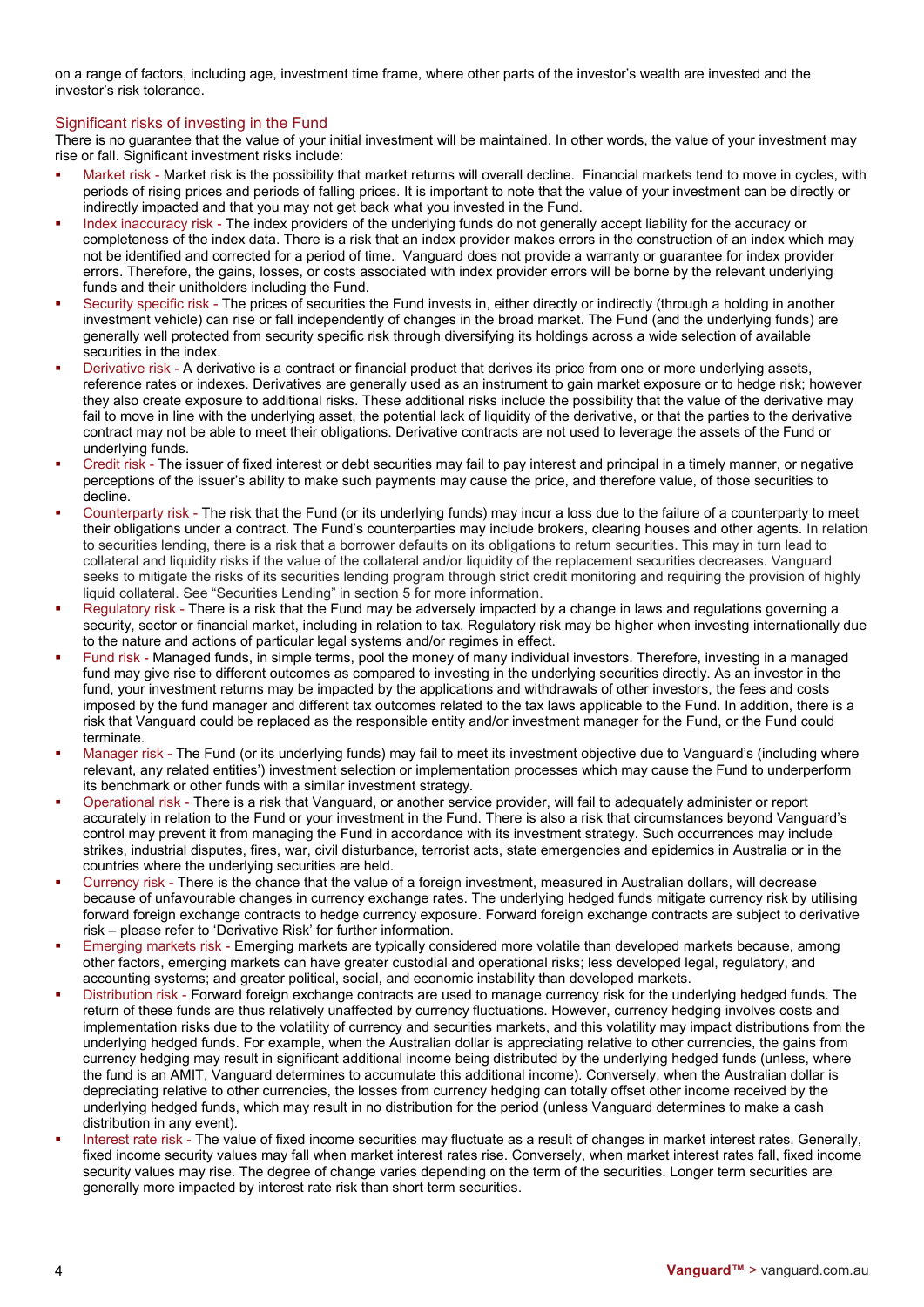# 5. How we invest your money

Warning: When it comes to choosing to invest in the Fund, you should consider the likely investment return, the risk and your investment timeframe.

## Investment strategy and investment return objective

The Fund seeks to track the weighted average return of the various indices of the underlying funds in which the Fund invests in proportion to the Strategic Asset Allocation (SAA) for the Fund, before taking into account fees, expenses and tax. The Fund holds units in underlying funds, including but not limited to:

- Vanguard Australian Fixed Interest Index Fund
- Vanguard Global Aggregate Bond Index Fund (Hedged)
- Vanguard Australian Shares Index Fund
- Vanguard International Shares Index Fund
- Vanguard International Shares Index Fund (Hedged)
- Vanguard International Small Companies Index Fund
- Vanguard Emerging Markets Shares Index Fund

Vanguard may, at its discretion, commence investing directly in the securities that are, have been or are expected to be in the indices of the underlying funds or in different funds. For more information about the underlying funds and the indices that they track, visit the Vanguard website at www.vanguard.com.au.

The Fund (or its underlying funds, where applicable) may engage in securities lending. Securities lending is a common practice where holders of securities make short term loans of shares in return for a fee, to incrementally increase returns to investors.

| Strategic asset allocation*           |                |               |
|---------------------------------------|----------------|---------------|
| Income assets                         | <b>SAA (%)</b> | Range (%)     |
| Australian fixed interest             | 9              | $7 - 11$      |
| International fixed interest (hedged) | 21             | $19 - 23$     |
| Total income assets                   | 30             | $28 - 32$     |
| <b>Growth assets</b>                  |                |               |
| Australian shares                     | 28             | $26 - 30$     |
| International shares                  | 20.5           | $18.5 - 22.5$ |
| International shares (hedged)         | 12.5           | $10.5 - 14.5$ |
| International small companies         | 5              | $3 - 7$       |
| Emerging markets shares               | 4              | $2 - 6$       |
| Total growth assets                   | 70             | $68 - 72$     |

| Minimum suggested investment<br>timeframe | Seven years.                                                                                                                                                                                       |  |
|-------------------------------------------|----------------------------------------------------------------------------------------------------------------------------------------------------------------------------------------------------|--|
| Summary risk level                        | High – The potential for higher returns than lower risk investments, however there is the<br>higher potential for below average returns and/or some capital loss over the investment<br>timeframe. |  |
| Who it may suit                           | Investors seeking long term capital growth, but requiring some diversification benefits of<br>fixed income to reduce volatility.                                                                   |  |

\*This is a targeted strategic asset allocation. In addition, cash or cash-equivalent instruments may be held (directly or through investing in a Vanguard fund) for the purposes of liquidity management and derivatives may be used to manage market exposure.

*You should read the important information about how we invest your money (including in relation to the use of derivatives, securities lending and cash management of the Fund) in the Reference Guide before making a decision. Go to section "How Vanguard invests" of the Reference Guide located at www.vanguard.com.au/offerdocuments. The material relating to how we invest your money in the Reference Guide may change between the time when you read this PDS and the day when you acquire the product.*

#### Environmental, social, and ethical considerations

Vanguard does not take into account labour standards, environment, social or ethical considerations when selecting, retaining or realising investments in the Fund to track the performance of the benchmark index.

#### Changing the investment strategy

Vanguard may from time to time vary the investment strategy of the Fund (or an underlying fund), including by changing the target benchmark or strategic asset allocation. Vanguard will notify investors of any such changes.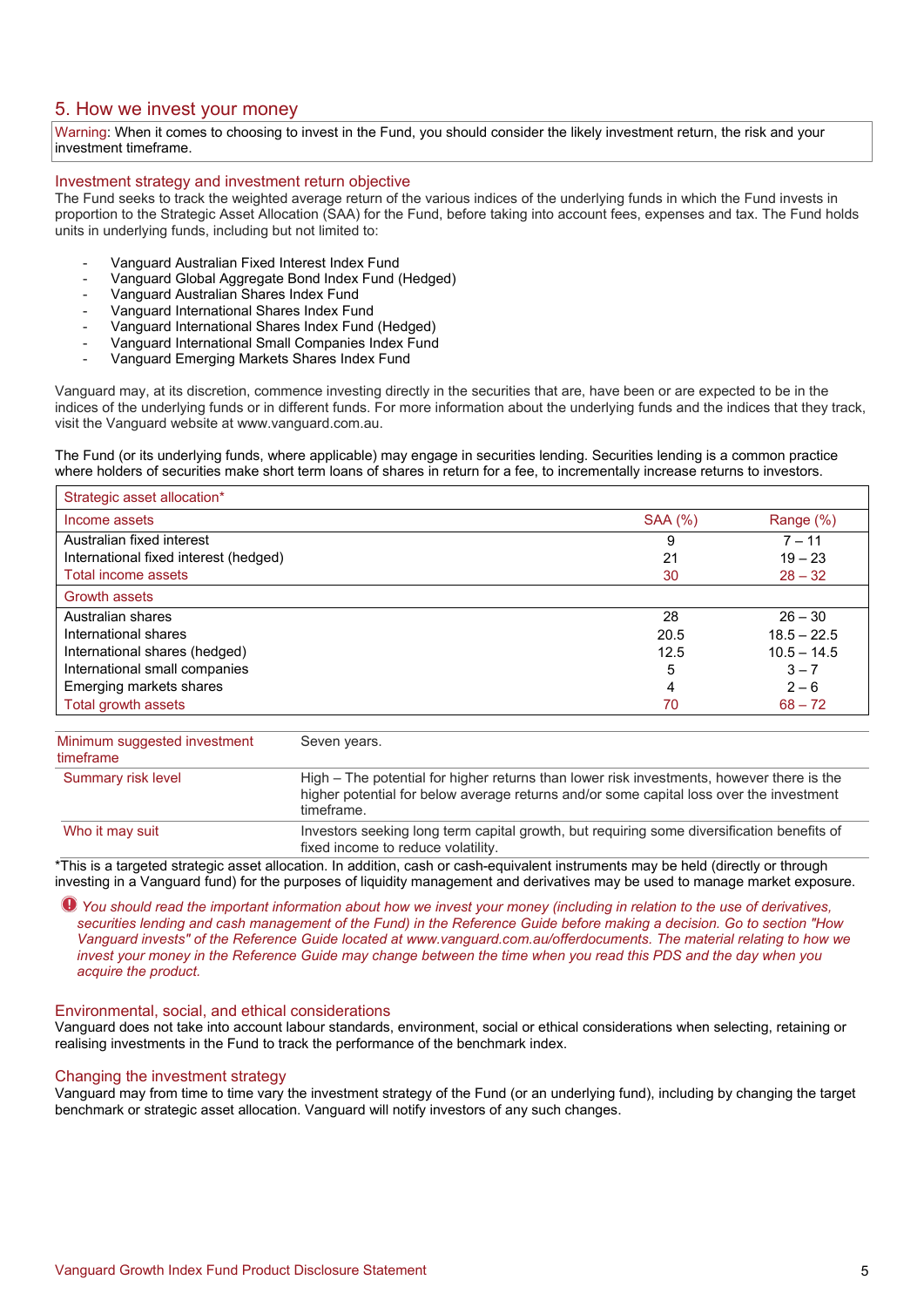# 6. Fees and costs

**Did you know? Small differences in both investment performance and fees and costs can have a substantial impact on your long term returns. For example, total annual fees and costs of 2% of your investment balance rather than 1% could reduce your final return by up to 20% over a 30 year period (for example, reduce it from \$100,000 to \$80,000). You should consider whether features, such as superior investment performance or the provision of better member services, justify higher fees and costs. You may be able to negotiate to pay lower contribution fees and management costs where applicable. Ask the fund or your financial adviser.**

**To find out more:** If you would like to find out more, or see the impact of the fees based on your own circumstances, the **Australian Securities and Investments Commission (ASIC)** website (www.moneysmart.gov.au) has a managed funds fee calculator to help you compare different fee options.

## Our fees and costs

The following table shows the fees and other costs you may be charged. This information can be used to compare costs between different simple managed investment schemes. These fees and costs may be deducted from your account balance, from the returns on your investment or from the Fund assets as a whole.

Taxes are set out in section 7 of this PDS.

You should read all the information about fees and costs because it is important to understand their impact on your investment. **Type of fee or cost Amount**

|                                                  | .   |  |
|--------------------------------------------------|-----|--|
| Fees when your money moves in or out of the Fund |     |  |
| Establishment fee                                | Nil |  |
| Contribution fee                                 | Nil |  |
| Withdrawal fee                                   | Nil |  |
| Exit fee                                         | Nil |  |
| Management costs                                 |     |  |

| The fees and costs for managing your investment | Vanguard's management fee 0.29% p.a.*<br>Indirect costs | $0.00\%$ p.a.** |
|-------------------------------------------------|---------------------------------------------------------|-----------------|
| he amount of this fee may be negatiated         |                                                         |                 |

\*The amount of this fee may be negotiated.

\*\*Indirect costs are based on an estimate as at the date of this PDS and may vary over time. Vanguard may update indirect cost information on its website where the overall change to the management cost is not materially adverse to investors.

Buy/sell spreads apply to the Fund. As at the date of this PDS, a buy spread of 0.09% is charged on each contribution and a sell spread of 0.12% is charged on each withdrawal. This amount is reflected in the buy price and sell price respectively for units in the Fund and is not separately charged to the investor.

Vanguard may vary the buy/sell spreads from time to time, including increasing these costs without notice when it is necessary to protect the interests of existing investors and if permitted by law. The updated information will be disclosed on our website.

The management fee for the Fund incorporates Goods and Services Tax (GST) after taking into account any expected input tax credits. Vanguard may change fees or introduce fees without your consent if permitted by the constitution for the Fund. At least 30 days prior notice will be given to unitholders before any management fee increase.

## Additional explanation of fees and costs

## Example of annual fees and costs

The following table provides an example of how the fees and costs for the Fund can affect your investment over a one year period. You should use this table to compare this Fund with other simple managed investment schemes.

| Example - Vanguard Growth Index Fund     |               |              | Balance of \$500,000 with a contribution of \$5,000 during year                                                                                                                                                                             |
|------------------------------------------|---------------|--------------|---------------------------------------------------------------------------------------------------------------------------------------------------------------------------------------------------------------------------------------------|
| <b>Contribution fees</b>                 |               | Nil          | For every additional \$5,000 you put in, you will be charged \$0.                                                                                                                                                                           |
| <b>PLUS</b> management costs comprising: |               | $0.29%$ p.a. | And, for every \$500,000 you have in the Fund you will be charged<br>\$1,450 each year.                                                                                                                                                     |
| Vanguard's management fee: 0.29% p.a.    |               |              |                                                                                                                                                                                                                                             |
| Indirect costs:                          | $0.00\%$ p.a. |              |                                                                                                                                                                                                                                             |
| <b>EQUALS</b> cost of fund               |               |              | If you had an investment of \$500,000 at the beginning of the year and<br>you put in \$5,000 during that year you will be charged fees of \$1,450 <sup>AB</sup> .<br>What it costs you will depend on the fees you negotiate with Vanguard. |

 $\overline{A}$  Assumes that the \$5,000 contribution occurs on the last day of the year and that there is a constant account balance of \$500,000 throughout the year. Additional fees may apply.

B A buv spread of 0.09% would also apply. For every \$5,000 you put in, you will be charged \$4.50.

If you consult a financial adviser, you may have to pay additional fees to the adviser. Please refer to your Statement of Advice for details of these fees (if any).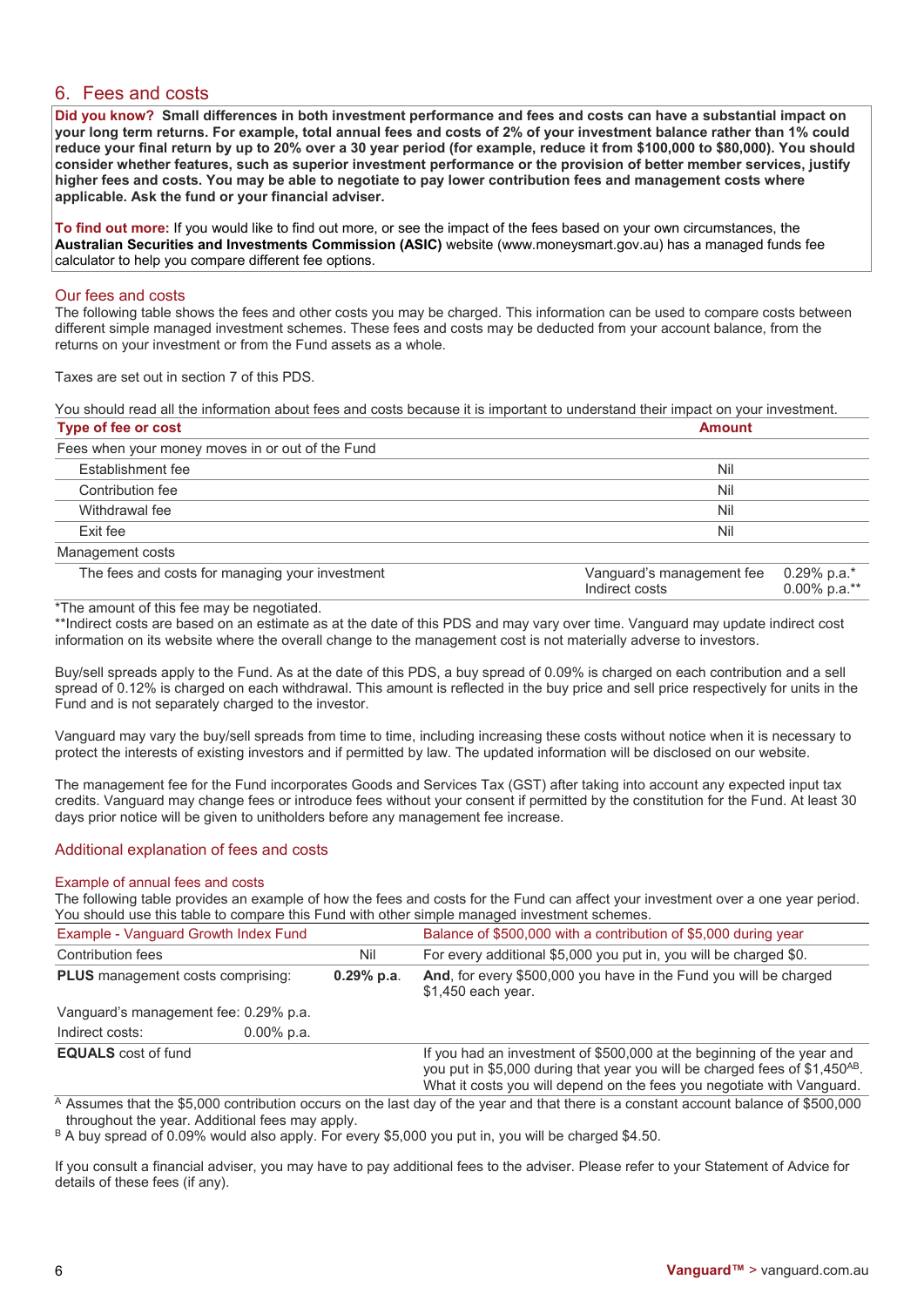#### Management costs

Management costs are made up of Vanguard's management fee that is deducted from the returns of the Fund and may include indirect costs.

The management fee is Vanguard's remuneration for managing and overseeing the operations of the Fund. Any expenses that Vanguard may recover from the Fund are paid out of this management fee and are not an additional cost deducted from the assets of the Fund. The amount of this fee can be negotiated. Where the Fund invests in an underlying Vanguard fund which is managed by Vanguard, Vanguard's management fee in the underlying fund is fully rebated back to the Fund and so does not need to be counted in indirect costs for the Fund.

Indirect costs refers to the fees and other management costs (if any) arising from underlying funds and the costs of certain over-thecounter derivatives. Indirect costs are not an additional fee paid to Vanguard. The indirect costs are based on an estimate as at the date of this PDS and may vary over time. Vanguard may update indirect cost information on its website where the overall change to the management cost is not materially adverse to investors.

Vanguard has a managed funds fee calculator on our website that can be used to calculate the impact of fees and costs on your account balance. The Australian Securities & Investments Commission (ASIC) also has a managed funds fee calculator on their website at www.moneysmart.gov.au that can be used to calculate the impact of fees and costs on your account balance.

*You should read the important information about fees and costs in the Reference Guide and transaction and operational costs in the Vanguard Transactional and Operational Costs Guide before making a decision. Go to section "Fees and costs" of the Reference Guide and the Vanguard Transactional and Operational Costs Guide located at www.vanguard.com.au/offerdocuments. The material relating to fees and costs in the Reference Guide and the Vanguard Transactional and Operational Costs Guide may change between the time when you read this PDS and the day when you acquire the product.*

## 7. How managed investment schemes are taxed

Warning: Investing in a registered managed investment scheme is likely to have tax consequences. You are strongly advised to seek professional tax advice.

Registered investment schemes generally do not pay tax on behalf of members. However, Vanguard may be required to withhold tax from each distribution at the relevant withholding tax rates under certain circumstances. You are assessed for tax on any income and capital gains generated by the registered managed investment scheme to which you are entitled.

The information below is a brief summary of the taxation information relating to Australian tax residents who hold their Fund units on capital account for income tax purposes. It assumes that the Fund qualifies as and elects to be an Attribution Managed Investment Trust (AMIT). Please refer to the website for the current taxation status of the Fund.

As an AMIT, Vanguard will seek to attribute all of the taxable income of the Fund to investors each financial year. It is possible for investors to be attributed taxable income without receiving equivalent amounts of cash distributions. In this case, investors may be entitled to an increase in the tax cost base of their units.

Investors may be liable to pay tax on capital gains realised on the sale of units in the Fund, either by withdrawal or transfer. There may also be a distribution and/or attribution of taxable income associated with a withdrawal from the Fund in certain circumstances, such as where the size of the withdrawal exceeds a certain threshold.

Should the Fund not qualify as an AMIT at any time in a financial year, then Vanguard expects to pay cash distributions based on the Fund's taxable income. In this case, investors will be assessed for tax on their share of the net taxable income of the Fund (both income and capital gains generated by the Fund) in the year to which their entitlement relates, irrespective of whether the income is reinvested in additional units or the income payment occurs at a later date.

*You should read the important information about taxation in the Reference Guide before making a decision. Go to section "Taxation" of the Reference Guide located at www.vanguard.com.au/offerdocuments. The material relating to taxation in the Reference Guide may change between the time when you read this PDS and the day when you acquire the product.* 

# 8. How to apply

- To invest in the Fund:
- 1. Read this PDS.
- 2. Read the important information referenced in the Reference Guide.<br>3. Complete the applicable Vanguard Wholesale Funds Application Fo
- 3. Complete the applicable Vanguard Wholesale Funds Application Form. We need to collect this information in order to process your application, including to comply with Anti-Money Laundering and Counter-Terrorism Financing legislation.
- 4. Read and sign the declaration in the Application Form.
- 5. Attach your supporting identification documents, including any power of attorney authorisations.
- 6. Lodge your Application Form together with your supporting identification documents. We recommend that you keep copies for future reference.

For more information about the process to apply, please refer to the Reference Guide and the Application Form itself.